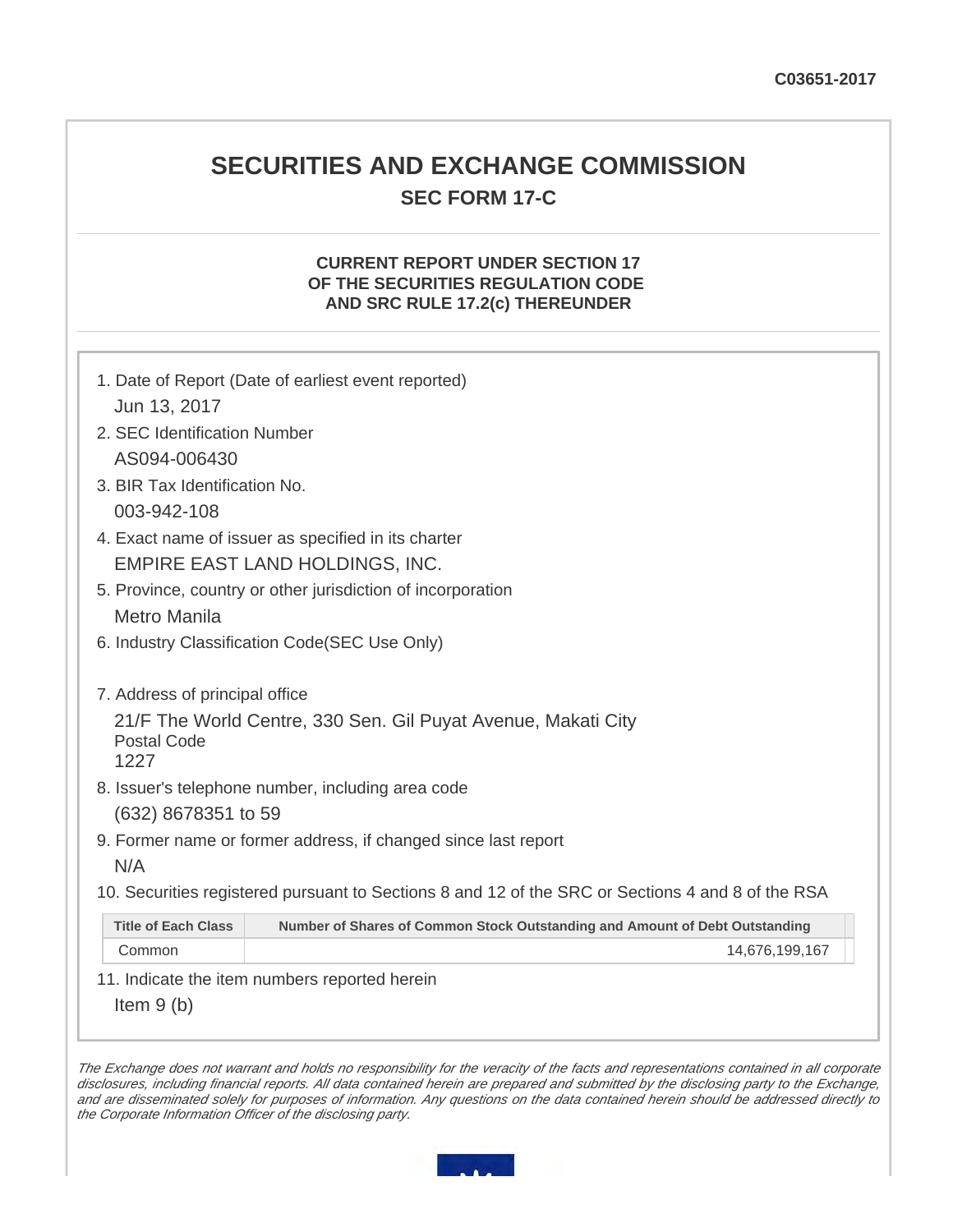

# **Empire East Land Holdings, Inc. ELI**

# **PSE Disclosure Form 4-24 - Results of Annual or Special Stockholders' Meeting References: SRC Rule 17 (SEC Form 17-C) and Section 4.4 of the Revised Disclosure Rules**

**Subject of the Disclosure**

Results of Annual Stockholders' Meeting

**Background/Description of the Disclosure**

Empire East Land Holdings, Inc. held its annual meeting of stockholders today at the Eastwood Richmonde Hotel, 17 Orchard Road, Eastwood City, Bagumbayan, Quezon City, Metro Manila, Philippines.

#### **List of elected directors for the ensuing year with their corresponding shareholdings in the Issuer**

| <b>Name of Person</b>     | <b>Shareholdings in the Listed Company</b> |                 |                                     |
|---------------------------|--------------------------------------------|-----------------|-------------------------------------|
|                           | <b>Direct</b>                              | <b>Indirect</b> | <b>Nature of Indirect Ownership</b> |
| Andrew L. Tan             | 24, 277, 777                               | $\Omega$        |                                     |
| Gerardo C. Garcia         | 636,277                                    | $\Omega$        |                                     |
| Anthony Charlemagne C. Yu |                                            | $\Omega$        |                                     |
| Kevin Andrew L. Tan       |                                            | $\Omega$        |                                     |
| Alejo L. Villanueva, Jr.  |                                            | $\Omega$        |                                     |
| Enrique Santos L. Sy      | 11,892                                     | $\Omega$        |                                     |
| Evelyn G. Cacho           | 35,240                                     | $\overline{0}$  |                                     |

**External auditor** Punongbayan and Araullo

**List of other material resolutions, transactions and corporate actions approved by the stockholders**

The stockholders approved to amend the Third Article of the Articles of Incorporation to align the Company's articles of incorporation with its new principal office.

**Other Relevant Information**

None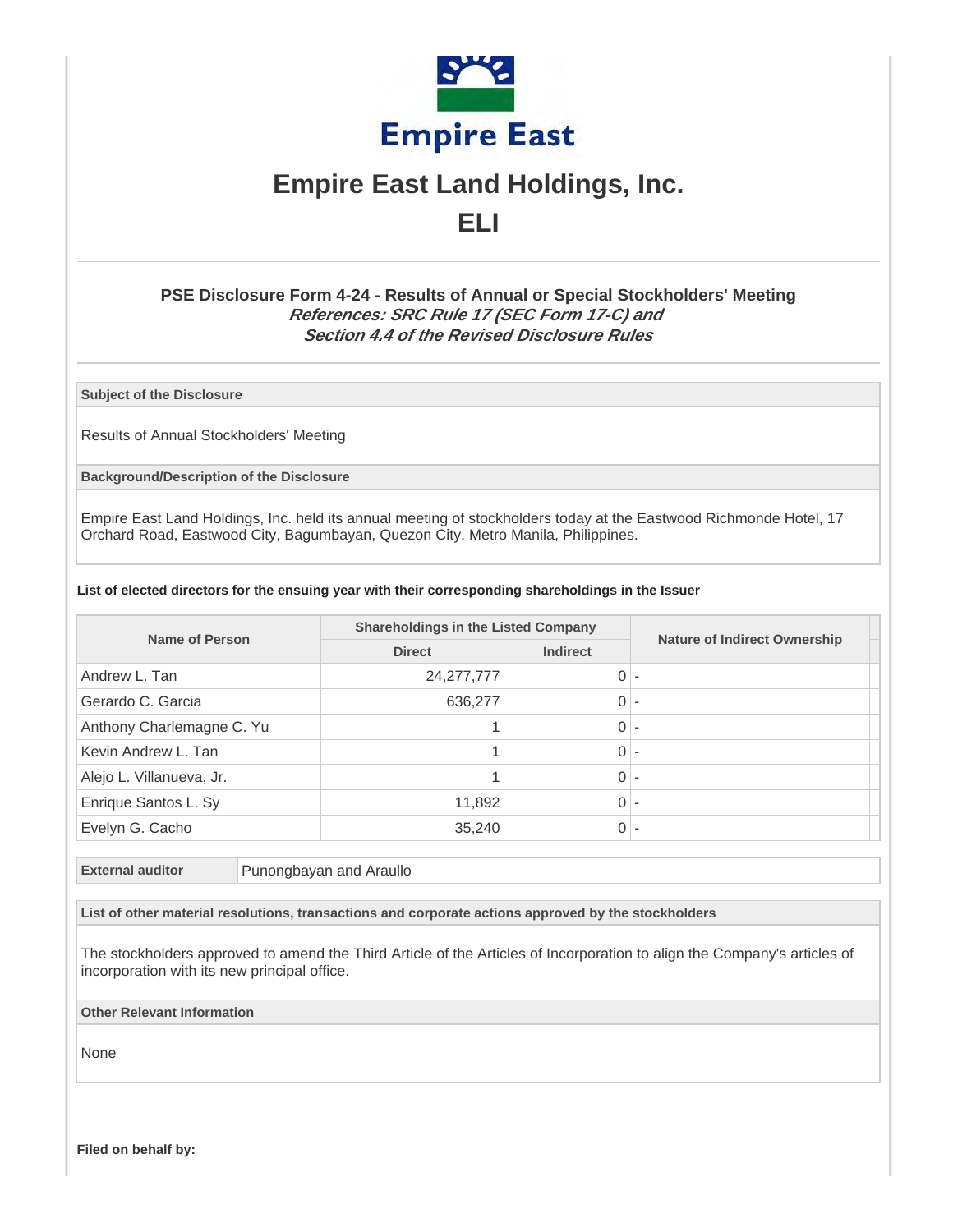| <b>Name</b>        | Dohrie Edangalino |
|--------------------|-------------------|
| <b>Designation</b> | Authorized User   |
|                    |                   |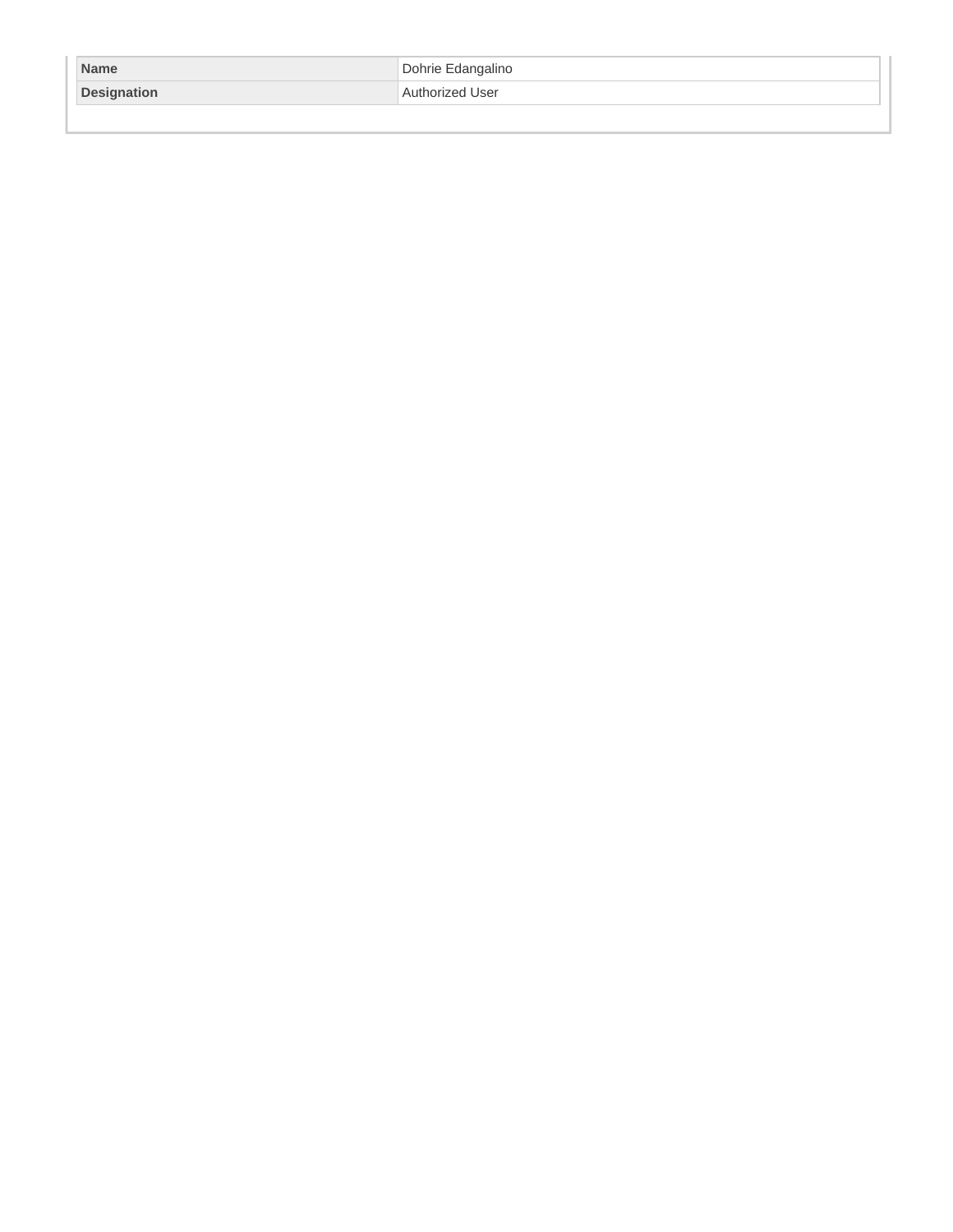### **SECURITIES AND EXCHANGE COMMISSION SEC FORM 17-C CURRENT REPORT UNDER SECTION 17 OF THE SECURITIES REGULATION CODE AND SRC RULE 17.2(c) THEREUNDER**

### 1. **June 13, 2017**

Date of Report

- 2. SEC Identification No: **AS094-006430** 3. BIR Tax Identification No : **003-942-108**
- 4. **EMPIRE EAST LAND HOLDINGS, INC.**  Exact name of issuer as specified in its charter

#### 5. **Metro Manila**  Province, Country or other jurisdiction of incorporation or organization

- 6. (SEC Use Only) Industry Classification Code
- 7. **21st Floor, The World Centre 330 Sen. Gil J. Puyat Avenue Makati City, Philippines 1227** Address of principal office
- 8. **(632) 867-8351 to 59**  Issuer's telephone number, including area code
- 9. Securities registered pursuant to Sections 8 and 12 of the SRC or Sections 4 and 8 of the RSA

 Title of ClassNumber of Shares of Common Stock Outstanding

**Common 14,676,199,167** 

#### 10. **Item 9 (b)**

Empire East Land Holdings, Inc. held its annual meeting of stockholders today at the Eastwood Richmonde Hotel, 17 Orchard Road, Eastwood City, Bagumbayan, Quezon City, Metro Manila, Philippines.

Andrew L. Tan, Anthony Charlemagne C. Yu, Enrique Santos L. Sy, Evelyn G. Cacho, Gerardo C. Garcia, Kevin Andrew L. Tan and Alejo L Villanueva, Jr. were elected to the Board of Directors. Messrs. Gerardo C. Garcia and Alejo L. Villanueva, Jr. will serve as independent directors of the Company.

The stockholders approved to amend the Third Article of the Articles of Incorporation to align the Company's articles of incorporation with its new principal office.

The stockholders also approved the engagement of Punongbayan & Araullo as external auditors of the Company for the audit of the Company's financial statements for the year ending December 31, 2017.